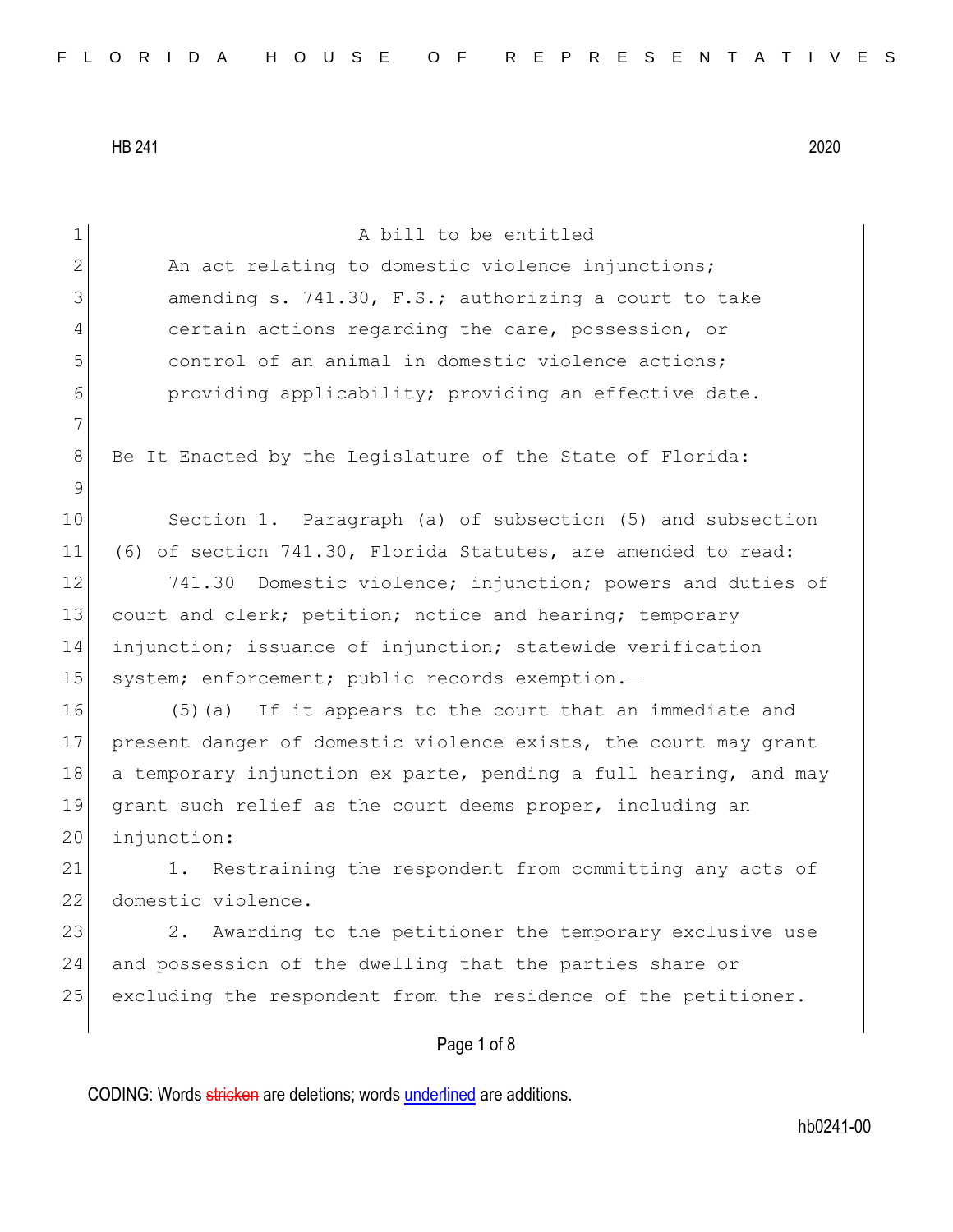26 3. On the same basis as provided in s. 61.13, providing 27 the petitioner a temporary parenting plan, including a time-28 sharing schedule, which may award the petitioner up to 100 29 percent of the time-sharing. The temporary parenting plan 30 remains in effect until the order expires or an order is entered 31 by a court of competent jurisdiction in a pending or subsequent 32 civil action or proceeding affecting the placement of, access 33 to, parental time with, adoption of, or parental rights and 34 responsibilities for the minor child.

35 4. Awarding to the petitioner the temporary exclusive 36 care, possession, or control of an animal that is owned, 37 possessed, harbored, kept, or held by the petitioner, the 38 respondent, or a minor child residing in the residence or 39 household of the petitioner or respondent. The court may order 40 the defendant to temporarily have no contact with the animal and 41 enjoin the defendant from taking, transferring, encumbering, 42 concealing, harming, or otherwise disposing of the animal. This 43 subparagraph does not apply to animals owned primarily for a 44 bona fide agricultural purpose, as defined under s. 193.461.

 (6)(a) Upon notice and hearing, when it appears to the court that the petitioner is either the victim of domestic 47 violence as defined by s. 741.28 or has reasonable cause to believe he or she is in imminent danger of becoming a victim of domestic violence, the court may grant such relief as the court 50 deems proper, including an injunction:

## Page 2 of 8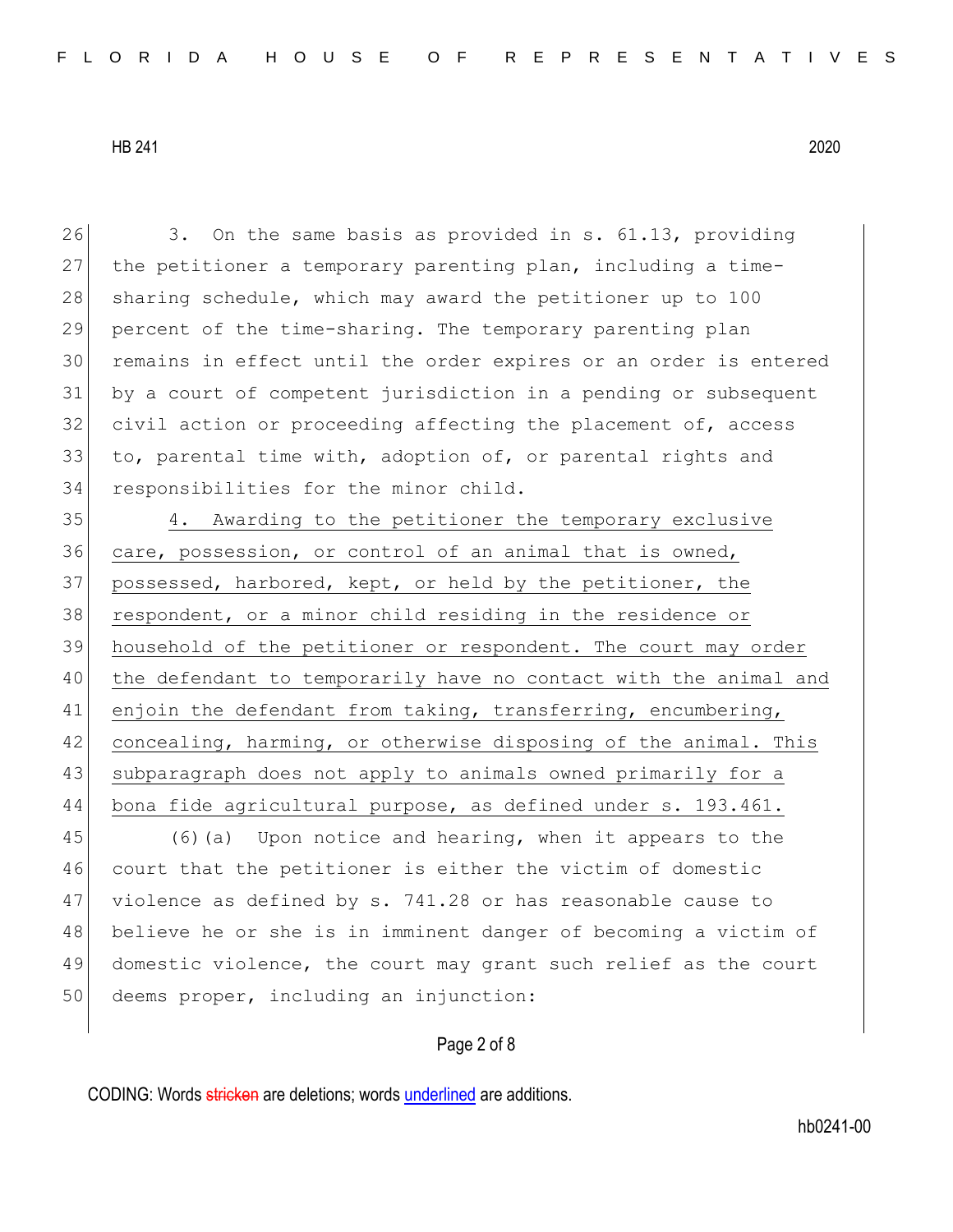51 1. Restraining the respondent from committing any acts of 52 domestic violence.

53 2. Awarding to the petitioner the exclusive use and 54 possession of the dwelling that the parties share or excluding 55 the respondent from the residence of the petitioner.

56 3. On the same basis as provided in chapter 61, providing 57 the petitioner with 100 percent of the time-sharing in a 58 temporary parenting plan that remains in effect until the order 59 expires or an order is entered by a court of competent 60 jurisdiction in a pending or subsequent civil action or 61 proceeding affecting the placement of, access to, parental time 62 with, adoption of, or parental rights and responsibilities for 63 the minor child.

 4. On the same basis as provided in chapter 61, establishing temporary support for a minor child or children or 66 the petitioner. An order of temporary support remains in effect until the order expires or an order is entered by a court of competent jurisdiction in a pending or subsequent civil action or proceeding affecting child support.

70 5. Ordering the respondent to participate in treatment, 71 intervention, or counseling services to be paid for by the 72 respondent. When the court orders the respondent to participate 73 in a batterers' intervention program, the court, or any entity 74 designated by the court, must provide the respondent with a list 75 of batterers' intervention programs from which the respondent

#### Page 3 of 8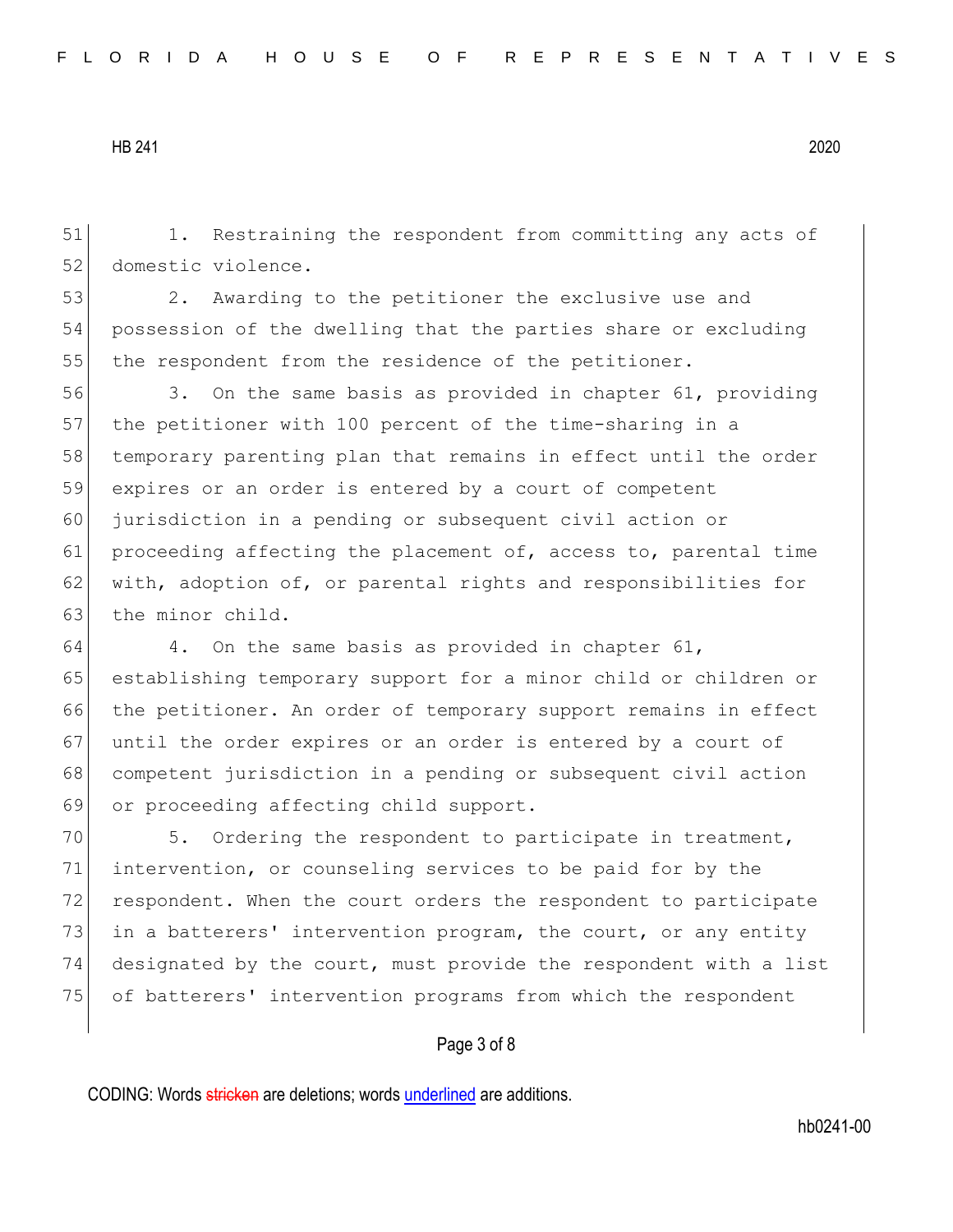76 must choose a program in which to participate.

77 6. Referring a petitioner to a certified domestic violence 78 center. The court must provide the petitioner with a list of 79 certified domestic violence centers in the circuit which the 80 petitioner may contact.

81 7. Awarding to the petitioner the exclusive care, 82 possession, or control of an animal that is owned, possessed, 83 harbored, kept, or held by the petitioner, the respondent, or a 84 minor child residing in the residence or household of the 85 petitioner or respondent. The court may order the defendant to 86 have no contact with the animal and enjoin the defendant from 87 taking, transferring, encumbering, concealing, harming, or 88 otherwise disposing of the animal. This subparagraph does not 89 apply to animals owned primarily for a bona fide agricultural 90 purpose, as defined under s. 193.461.

 $91$  8.7. Ordering such other relief as the court deems 92 necessary for the protection of a victim of domestic violence, 93 including injunctions or directives to law enforcement agencies, 94 as provided in this section.

95 (b) In determining whether a petitioner has reasonable 96 cause to believe he or she is in imminent danger of becoming a 97 victim of domestic violence, the court shall consider and 98 evaluate all relevant factors alleged in the petition, 99 including, but not limited to:

100 1. The history between the petitioner and the respondent,

## Page 4 of 8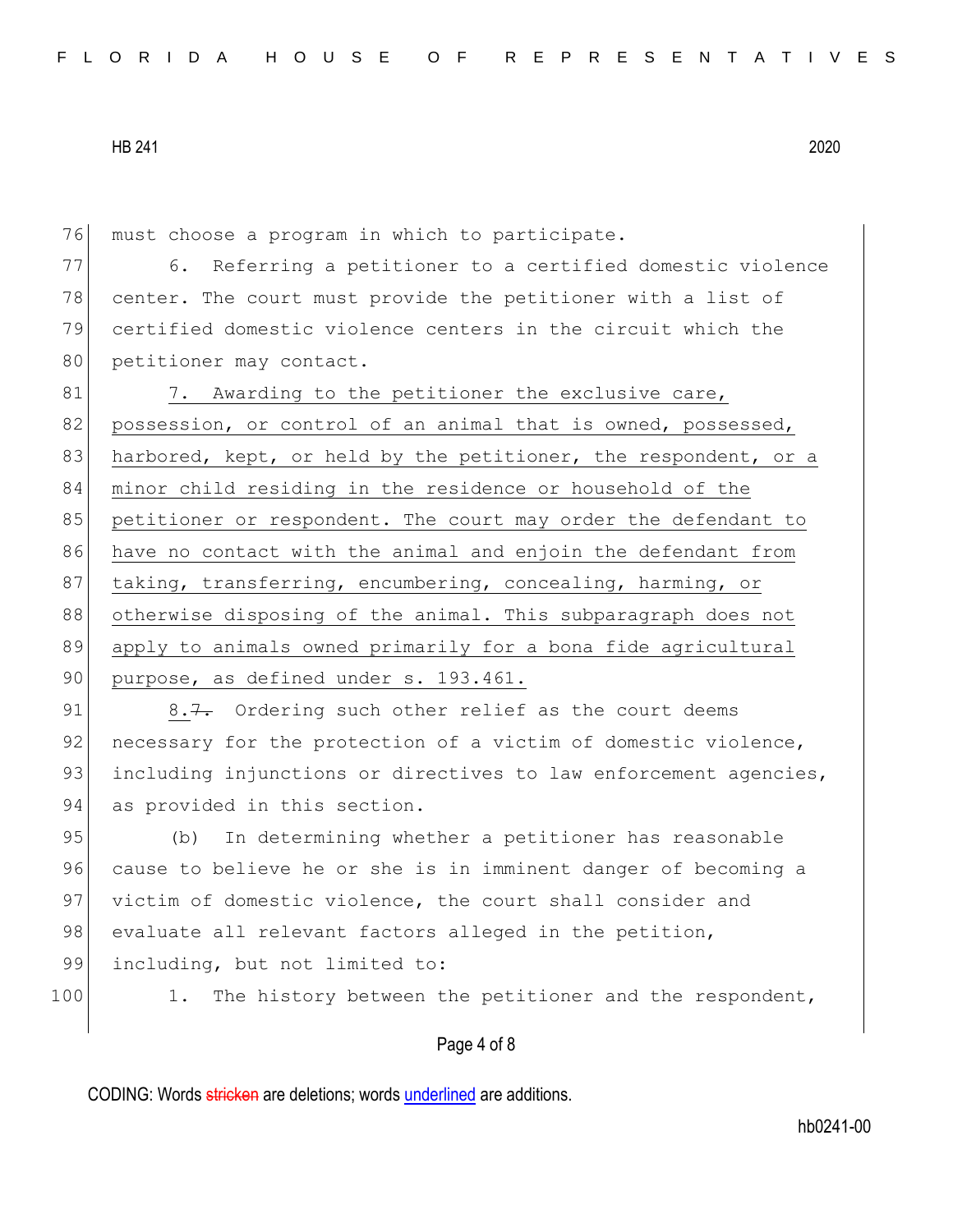101 including threats, harassment, stalking, and physical abuse. 102 2. Whether the respondent has attempted to harm the 103 petitioner or family members or individuals closely associated 104 with the petitioner. 105 3. Whether the respondent has threatened to conceal, 106 kidnap, or harm the petitioner's child or children. 107 4. Whether the respondent has intentionally injured or 108 killed a family pet. 109 5. Whether the respondent has used, or has threatened to 110 use, against the petitioner any weapons such as guns or knives. 111 6. Whether the respondent has physically restrained the 112 petitioner from leaving the home or calling law enforcement. 113 7. Whether the respondent has a criminal history involving 114 violence or the threat of violence. 115 8. The existence of a verifiable order of protection 116 issued previously or from another jurisdiction. 117 9. Whether the respondent has destroyed personal property, 118 including, but not limited to, telephones or other 119 communications equipment, clothing, or other items belonging to 120 the petitioner. 121 10. Whether the respondent engaged in any other behavior 122 or conduct that leads the petitioner to have reasonable cause to 123 believe that he or she is in imminent danger of becoming a 124 victim of domestic violence. 125

# Page 5 of 8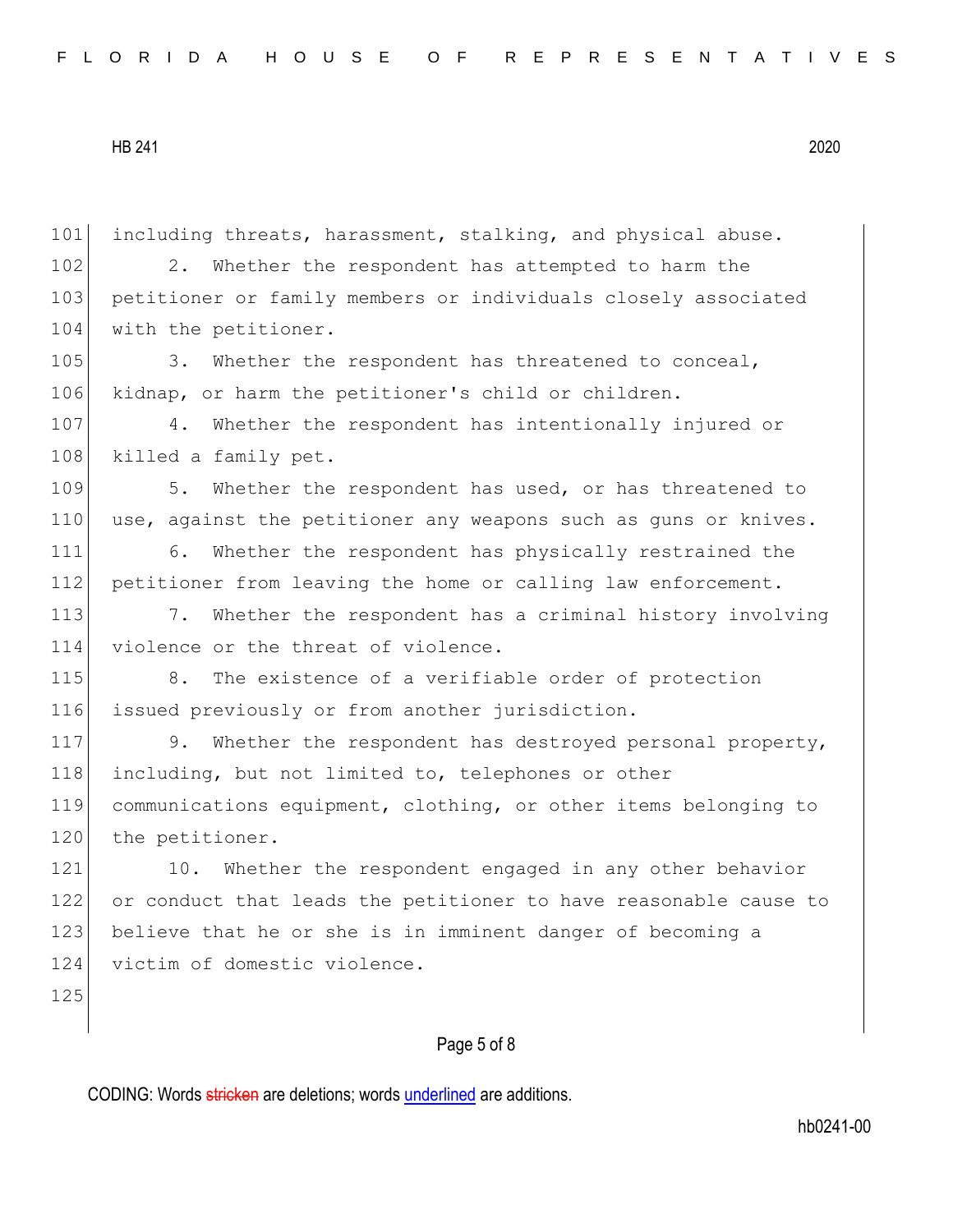Page 6 of 8 126 In making its determination under this paragraph, the court is 127 not limited to those factors enumerated in subparagraphs 1.-10. 128 (c) The terms of an injunction restraining the respondent 129 under subparagraph (a)1. or ordering other relief for the 130 protection of the victim under subparagraph (a)8.  $\left\{\alpha\right\}$ . shall 131 remain in effect until modified or dissolved. Either party may 132 move at any time to modify or dissolve the injunction. No 133 specific allegations are required. Such relief may be granted in 134 addition to other civil or criminal remedies. 135 (d) A temporary or final judgment on injunction for 136 protection against domestic violence entered under pursuant to 137 this section shall, on its face, indicate that: 138 1. The injunction is valid and enforceable in all counties 139 of the State of Florida. 140 2. Law enforcement officers may use their arrest powers 141 under pursuant to s. 901.15(6) to enforce the terms of the 142 injunction. 143 3. The court had jurisdiction over the parties and matter 144 under the laws of Florida and that reasonable notice and 145 opportunity to be heard was given to the person against whom the 146 order is sought sufficient to protect that person's right to due 147 process. 148 4. The date respondent was served with the temporary or 149 final order, if obtainable. 150 (e) An injunction for protection against domestic violence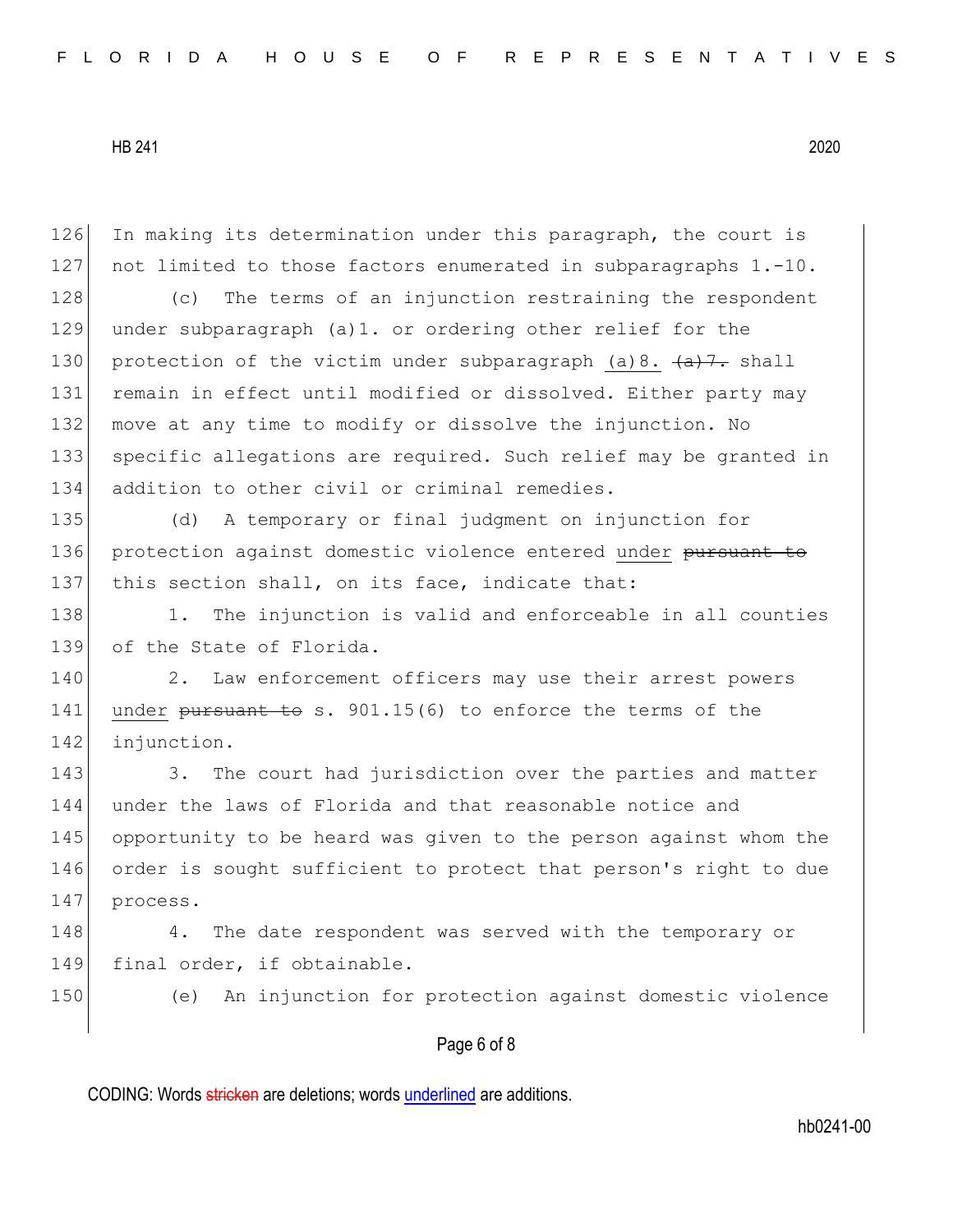151 entered under pursuant to this section, on its face, may order 152 that the respondent attend a batterers' intervention program as 153 a condition of the injunction. Unless the court makes written 154 factual findings in its judgment or order which are based on 155 substantial evidence, stating why batterers' intervention 156 programs would be inappropriate, the court shall order the 157 respondent to attend a batterers' intervention program if:

158 1. It finds that the respondent willfully violated the ex 159 parte injunction;

160 2. The respondent, in this state or any other state, has 161 been convicted of, had adjudication withheld on, or pled nolo 162 contendere to a crime involving violence or a threat of 163 violence; or

164 3. The respondent, in this state or any other state, has 165 had at any time a prior injunction for protection entered 166 against the respondent after a hearing with notice.

167 (f) The fact that a separate order of protection is 168 granted to each opposing party is shall not be legally 169 sufficient to deny any remedy to either party or to prove that 170 the parties are equally at fault or equally endangered.

171 (g) A final judgment on injunction for protection against 172 domestic violence entered under pursuant to this section must, 173 on its face, indicate that it is a violation of s. 790.233, and 174 a first degree misdemeanor, for the respondent to have in his or 175 her care, custody, possession, or control any firearm or

## Page 7 of 8